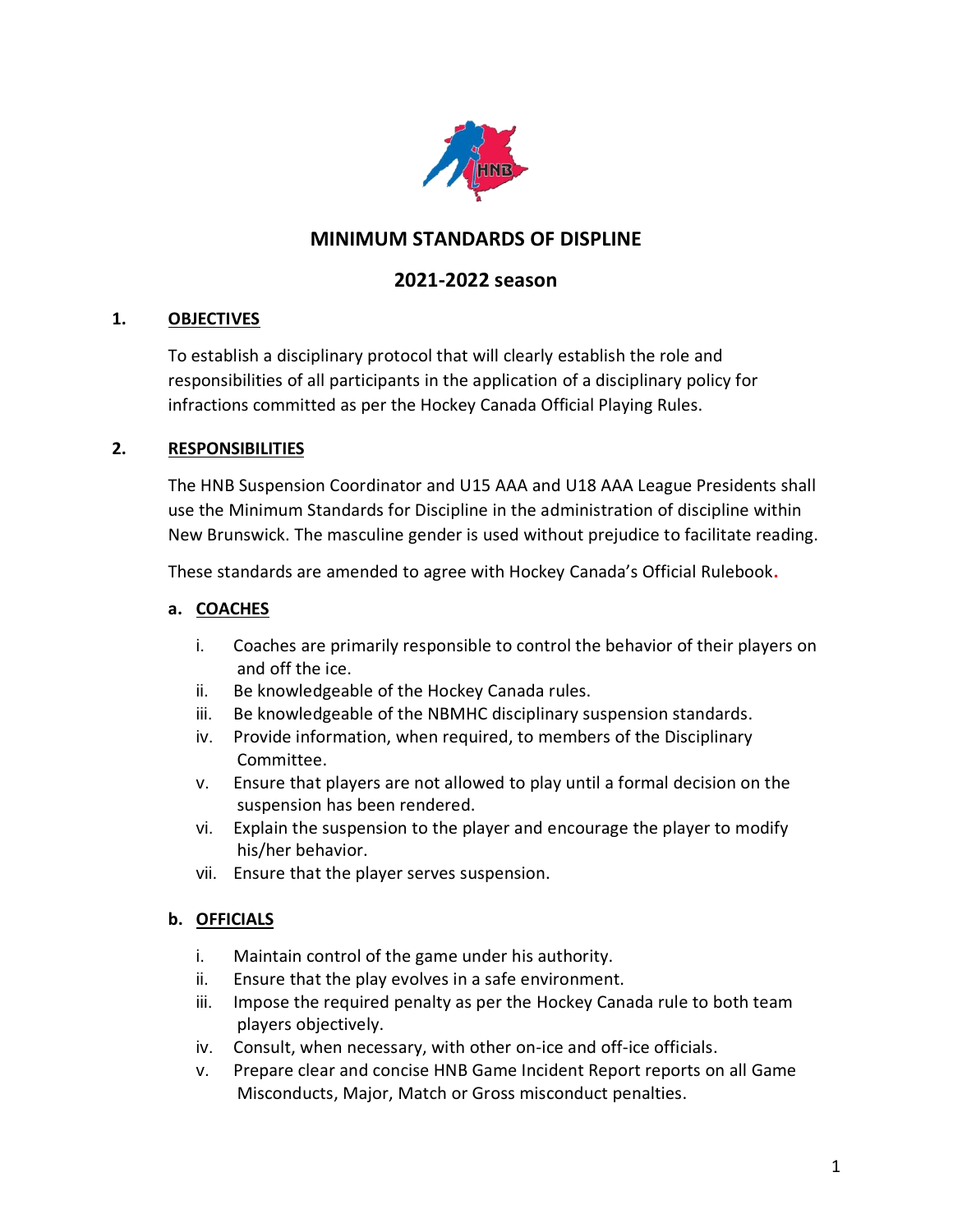vi. Forward these reports within 24 hours to the NBHOC-ROC Referee in Chief or regional game incident report coordinator.

## **c. NBHOC - ROC REFEREE-IN-CHIEF**

- i. Receives all GIR's from officials under his jurisdiction.
- ii. Reviews all GIR's for inconsistencies, errors or omissions.
- iii. Amend all GIR's before forwarding to the HNB Suspension Coordinator within 24 hrs of the infraction.
- iv. E-mail to [suspensions@hnb.ca.](mailto:suspensions@hnb.ca)

### **d. HNB SUSPENSION COORDINATOR AND DIRECTORS**

- i. The HNB Suspension Coordinator shall have jurisdiction over all infractions concerning majors, match penalties, game misconducts and gross misconducts. The U15 AAA and U18 AAA provincial league presidents will handle the infractions occurring in these leagues for minimum imposed suspensions.
- ii. The HNB Suspension Coordinator is to render suspension decisions based on the NBMHC Minimum Standards for Discipline. The NBMHC Executive Committee or League President may increase the suspension to the individual based on the seriousness of the infraction and/or if a serious injury resulted from the infraction.
- v. Association Presidents or their designate are responsible to notify coaches of infractions from exhibition and tournament games played within a community club, coaches must abide by the NBMHC Minimum Standards for Discipline and it is the coach's responsibility to know of prior suspensions to impose amplification suspensions as per NBMHC Minimum standards of Discipline.
- vi. The HNB Suspension Coordinator will endeavor to render a decision within 48 hours.

### **e. U15 AAA AND U18 AAA LEAGUE PRESIDENT**

i. U15 AAA and U18 AAA League Presidents are required to administer the disciplinary action of their leagues consistently with the NBMHC Minimum Standards for Discipline.

### **3. GENERAL NBMHC DISCIPLINE ADMINISTRATION**

a. All discipline suspensions will be given in games, unless otherwise noted in the following standards. Games counting towards suspensions are regular scheduled league games and tournament games, which were scheduled before the infraction occurred, proof that the games were scheduled must be provided to the District Directors or League Presidents jurisdiction. Exhibition games sanctioned prior to a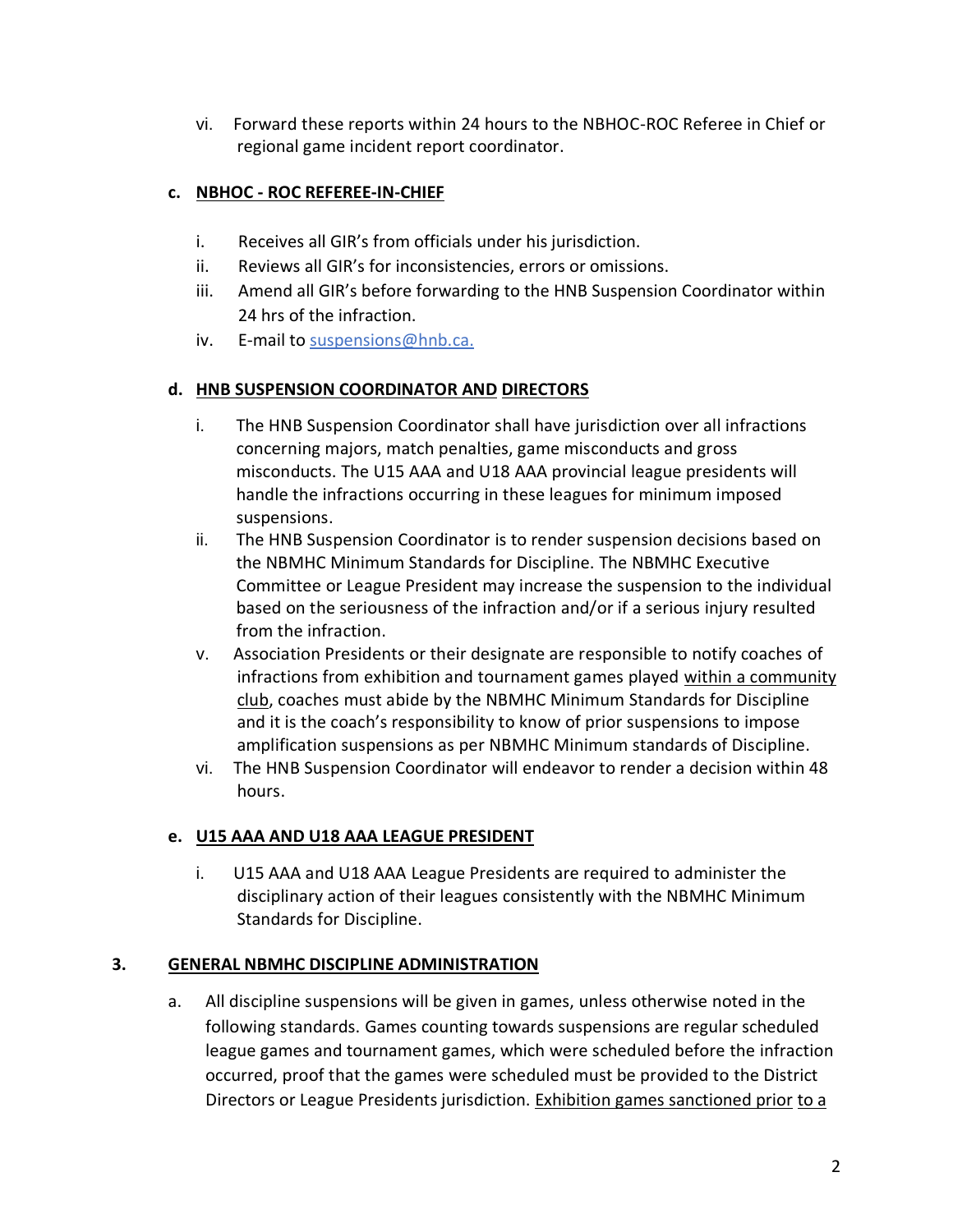game, in which a suspension is issued, will count toward the serving of a suspension.

- b. All persons receiving a suspension under the jurisdiction of Hockey Canada, HNB or its member Branches shall be deemed ineligible from participating at any level of hockey, including officiating, in any competition under the jurisdiction of Hockey New Brunswick until the suspension has been served or length of suspension has elapsed from within the league and/or Council in which it was given.
- c. The HNB Suspension Coordinator or League President must receive game reports within 48 hours of the infraction.
- d. Members incurring suspensions in excess of Minimum Standards of Discipline or an indefinite suspension shall be permitted a hearing by the responsible authority. All hearings must follow Section 6.2 of the NBMHC Operation Manual.
- e. Further appeals of this decision may be made to the HNB Appeals Committee (attention HNB Executive Director) under HNB Regulation 110.

Appeals will only be entertained when they are higher than the minimum suspension, or when they are concerning rule interpretation or player eligibility. Official (s) judgement is not appealable.

- f. Players and/or team officials conduct while under suspension
	- i. Players
		- a. Can practice with the team while under suspension
		- b. Cannot play exhibition, tournament or league games while under suspension
		- c. Anyone carrying a suspension from a previous season can try out and is permitted to play exhibition games prior to the start of the season.
	- ii. Coaches
		- a. During, before and after games, coaches cannot be in the dressing room while under suspension
		- b. During, before and after games, coaches cannot be near the players' bench
		- c. Coaches cannot coach league, exhibition or tournament games while under suspension
- g. Severe penalties are to be assessed to community clubs and/or coaches who allow suspended players to play (see below).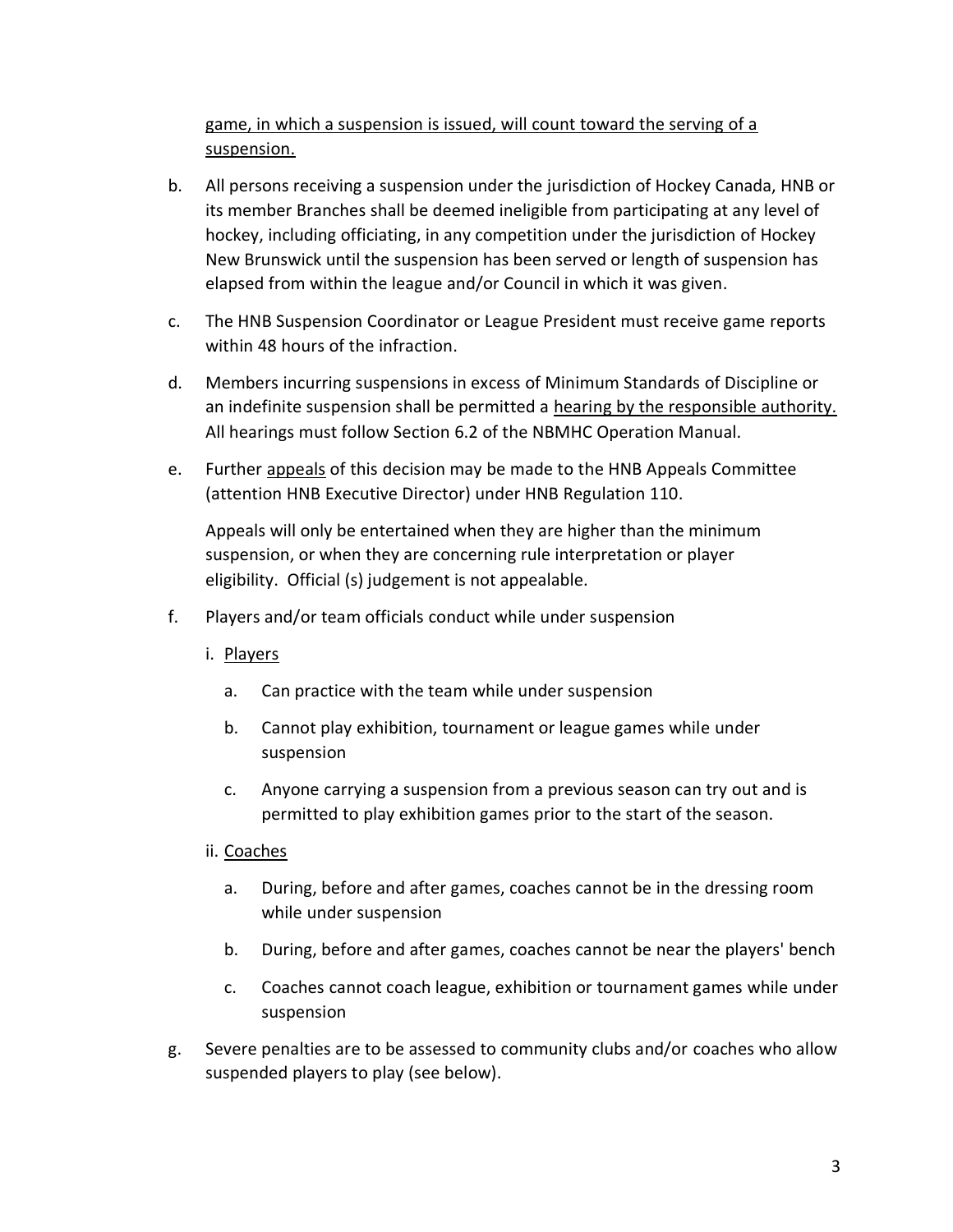- h. For use of an ineligible player as defined in NBMHC Operation Manual Section 12.1 the minimum suspension is 5 games.
- i. A suspended player, whose team has been eliminated from further competition for the year, may serve their suspension with their higher category affiliate team provided they have played a minimum of 1 game as an affiliate after January 10.
- j. Pictures, video or any equipment visual electronic, digital or otherwise, may only be used:
	- i. To review situations which have led to line brawls or bench-clearing incidents.
	- ii. If the league has a video review policy, which has been approved by the HNB Elite Hockey Commission or Minor Council Executive.

### **4. AFFILIATION**

If an affiliated player is invited without the consent of the Association President, EDZA President, League President or designate, sanctions will be handed out. For the first offence, a written warning will be issued to the higher division or category. For the second offence, the affiliation agreement for the said player to the higher division or category will be annulled for the remainder of the season.

### **5. U7 and U9 HOCKEY MODEL PROGRAM**

- a. It is the responsibility of the Head Coach to follow Hockey New Brunswick rules related to U7 / U9 programming.
- b. The structure for U7 / U9 programming is outlined in Section 15.11 of the Hockey New Brunswick Minor Operations Manual.
- c. Failure to follow section 15.11 will result in the following sanctions the sanctions will be issued and at the discretion of the respective Hockey New Brunswick District Director.

1<sup>st</sup> offense - Head Coach will be suspended for two weeks

2<sup>nd</sup> offense – Head Coach will be released from roster and suspended for duration of season.

Any community club violating the maximum number of games for U7 and U9 will be suspended from all provincial play-off play in all age divisions.

### **6. SUSPENSION FOR USE OF AN INELIGIBLE PLAYER**

- a. For use of ineligible player Refer to Section 12.1 of the NBMHC Operation Manual.
- b. The Head Coach will be suspended for a minimum of 5 games for playing a player under suspension.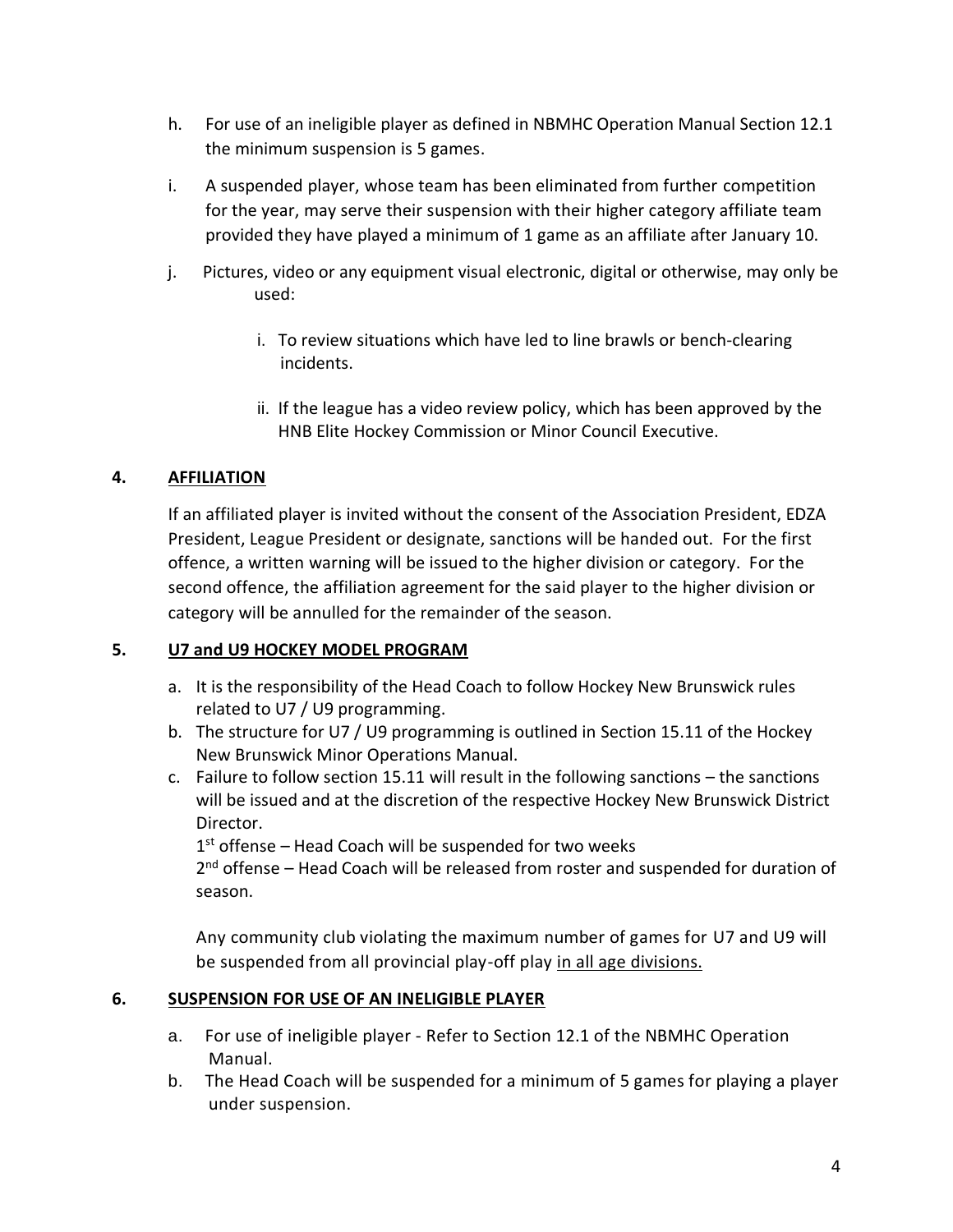- c. An ineligible player may also be defined as any player deemed suspended, not properly rostered, or affiliated with his team or not having met the requirement of the NBMHC Operation Manual.
- d. If a team participates with a player deemed ineligible all games played shall be declared a forfeit and the team shall be denied any participation in provincial playoffs during the current season.

### **7. NBMHC GAME INCIDENT REPORT CRITICAL PATH**

- a. HNB Suspension Coordinator receives the Game Incident Reports (GIR) by e-mail or fax from the designated NBHOC representative for the District/ROC. (The designated NBHOC representative receives all the GIR's for the District/ROC).
- b. The HNB Suspension Coordinator reviews the incident report. If there are questions the HNB Suspension Coordinator contacts the designated NBHOC representative for the information.
- c. The HNB Suspension Coordinator renders the appropriate discipline.
- d. The HNB Suspension Coordinator issues the suspensions to the designated person for each association and copies the appropriate District Director.
- e. Any indefinite suspensions that require a hearing will be forwarded to the appropriate District Director or League President.
- f. If a hearing is required, the District Director or League President calls the offending party and explains the process, outlines what the GIR contains and asks if they have anything to add.
- g. Once the hearing is held, the District Director or League President issue the notice.
- i. This process should be completed in 24 hours or less.

## **8. GAME MISCONDUCT – HOCKEY CANADA RULE 4.6 (c)**

Any player or team official who is assessed a Game Misconduct penalty in the last ten minutes of regular time, or any time in overtime, or at the conclusion of the game and prior to the player or team official entering his dressing room, shall automatically be suspended for a minimum of the next regular scheduled league, tournament, exhibition or provincial playoff game.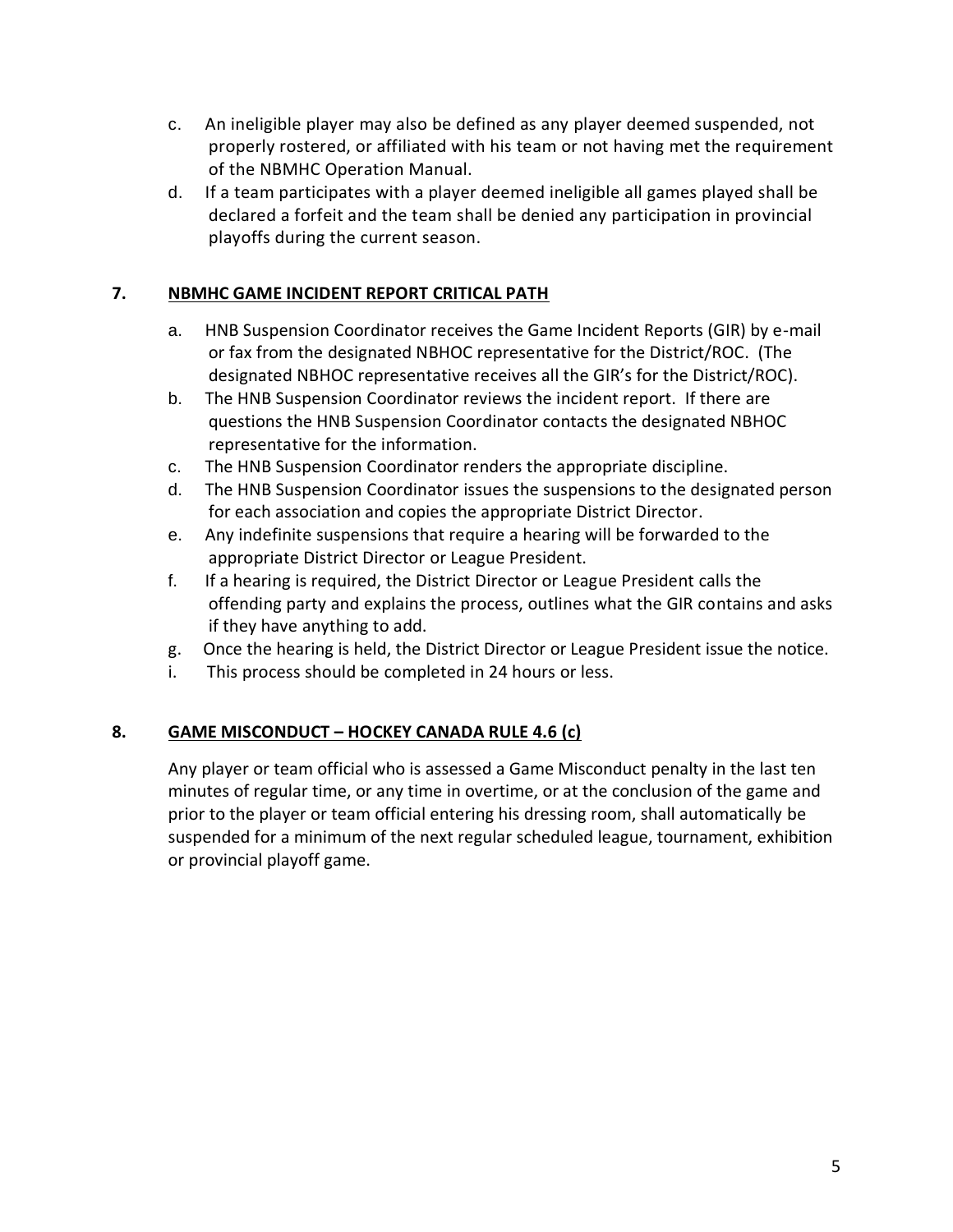## **NEW RULE 11 – MALTREATMENT AND INAPPROPRIATE BEHAVIOR**

| Rule $#$ | Type                                          | <b>Penalty</b>                                           | <b>Minimum Suspension</b>                                                                      |
|----------|-----------------------------------------------|----------------------------------------------------------|------------------------------------------------------------------------------------------------|
| 11.1     | <b>Game Misconduct</b>                        | Unsportsmanlike Conduct                                  | 2 Games                                                                                        |
| 11.2     | <b>Game Misconduct</b><br>Gross<br>Misconduct | Disrespectful, Abusive, and Harassing<br><b>Behavior</b> | 3 Games                                                                                        |
| 11.3     | Match                                         | Spitting                                                 | 4 Games                                                                                        |
| 11.4     | <b>Gross Misconduct</b>                       | Discrimination                                           | Indefinite suspension<br>pending a hearing (any<br>suspension must be at<br>least five games). |
| 11.5     | Match                                         | <b>Physical Harassment of Officials</b>                  | Indefinite suspension<br>pending a hearing.                                                    |

| <b>Accumulation Sanctions - Player or Team Official</b>             |                       |  |
|---------------------------------------------------------------------|-----------------------|--|
| Receives two Game Misconducts under Rule 11.1 in a season           | 4 Games               |  |
| Receives three or more Game Misconducts under Rule 11.1 in a season | Indefinite            |  |
| Receives two Game Misconducts under Rule 11.2 in a season           | 6 Games               |  |
| Receives three or more Game Misconducts under Rule 11.2 in a season | Indefinite            |  |
| Receives two or more Gross Misconducts under Rule 11.4 in a season  | Indefinite suspension |  |
|                                                                     | pending a hearing.    |  |

### **MAJOR PENALTY SITUATIONS**

| Rule #                                                            | <b>Type</b> | <b>Penalty</b>                         | <b>Minimum Suspension</b> |  |
|-------------------------------------------------------------------|-------------|----------------------------------------|---------------------------|--|
| 6.2                                                               | Major       | <b>Boarding</b>                        | 2 Games                   |  |
| 6.2                                                               | Major       | Body Checking (non-checking league)    | 2 Games                   |  |
| 6.3                                                               | Major       | Charging                               | 2 Games                   |  |
| 6.4                                                               | Major       | Checking from Behind                   | 2 Games                   |  |
| 6.5                                                               | Major       | <b>Head Contact</b>                    | 2 Games                   |  |
| 6.6                                                               | Major       | Kneeing                                | 2 Games                   |  |
| 8.2                                                               | Major       | Cross-Checking                         | 2 Games                   |  |
| 8.4                                                               | Major       | Slashing                               | 2 Games                   |  |
|                                                                   |             | <b>Accumulation Sanctions - Player</b> |                           |  |
| Any player receiving 2 Majors in same season for any of the above |             |                                        | 3 games                   |  |
| infractions                                                       |             |                                        |                           |  |
| Any player receiving 3 Majors in same season for any of the above |             | Indefinite suspension                  |                           |  |
| infractions                                                       |             |                                        | pending a hearing.        |  |
| <b>Accumulation Sanctions - Coach</b>                             |             |                                        |                           |  |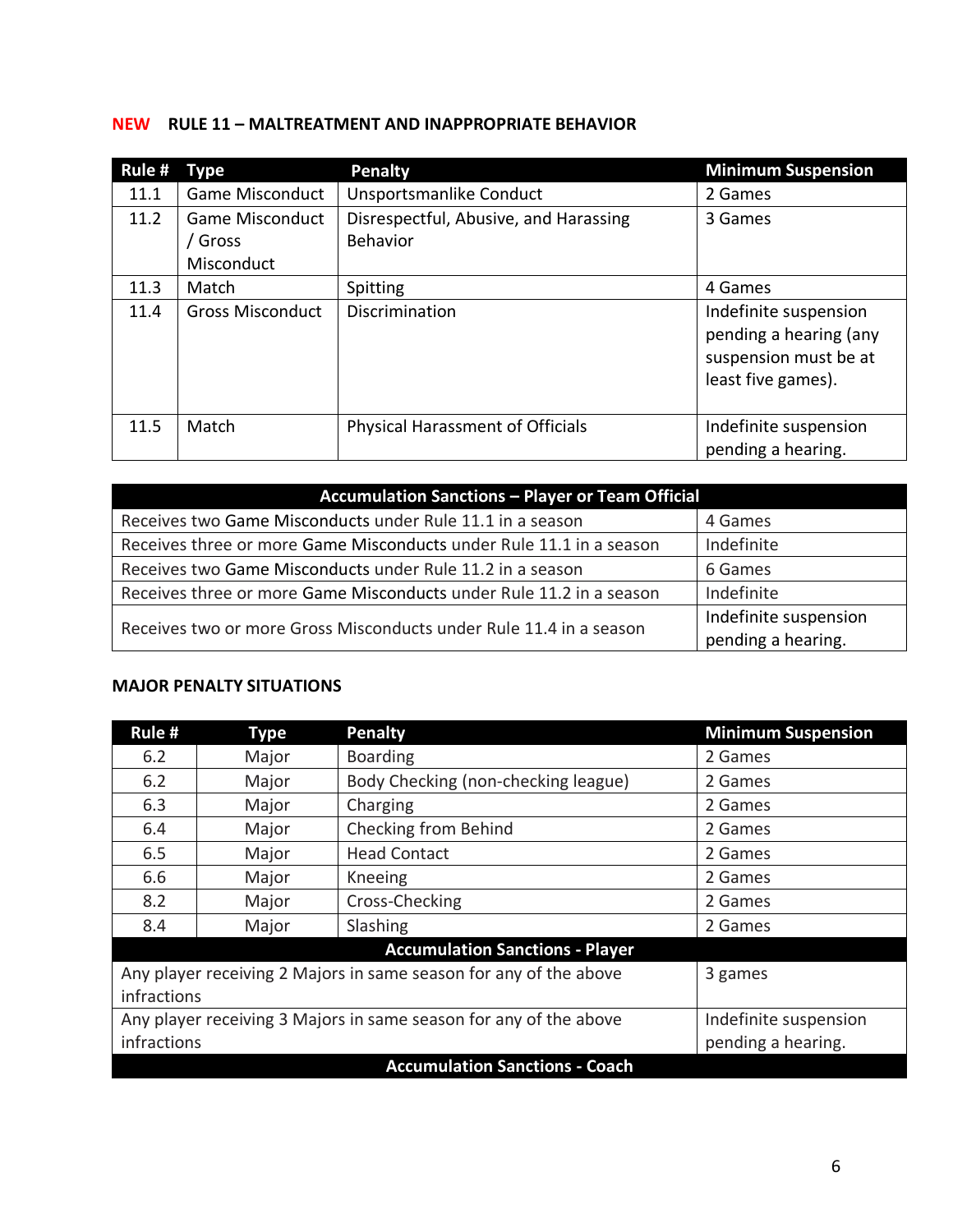| Any team receiving a combination equaling 3 Majors penalties in the same<br>game from a Major penalty, Match penalty or fighting infraction.                        | 2 Games                                     |
|---------------------------------------------------------------------------------------------------------------------------------------------------------------------|---------------------------------------------|
| For a 2nd violation of a team receiving a combination equaling 3 Major<br>penalties in the same game from a Major penalty, Match penalty or<br>fighting infraction. | 4 Games                                     |
| For a 3rd violation of a team receiving a combination equaling 3 Major<br>penalties in the same game from a Major penalty, Match penalty or<br>fighting infraction. | Indefinite suspension<br>pending a hearing. |

### **MATCH PENALTY SITUATIONS**

| Rule #                                                                   | <b>Type</b>                   | <b>Penalty</b>            | <b>Minimum Suspension</b>                   |  |
|--------------------------------------------------------------------------|-------------------------------|---------------------------|---------------------------------------------|--|
| 6.1                                                                      | Match                         | Attempt to Injure         | 4 Games                                     |  |
| 6.1                                                                      | Match                         | Butt-Ending               | 4 Games                                     |  |
| 6.1                                                                      | Match                         | <b>Grabbing Face Mask</b> | 4 Games                                     |  |
| 6.1                                                                      | Match                         | Hair Pulling              | 4 Games                                     |  |
| 6.1                                                                      | Match                         | <b>Kicking</b>            | 4 Games                                     |  |
| 6.1                                                                      | Match                         | Kneeing                   | 4 Games                                     |  |
| 6.1                                                                      | Match                         | Spearing                  | 4 Games                                     |  |
| 6.1                                                                      | Match                         | Deliberate Injury         | Indefinite pending a                        |  |
|                                                                          |                               |                           | hearing.                                    |  |
| 6.2                                                                      | Match                         | <b>Boarding</b>           | 4 Games                                     |  |
| 6.2                                                                      | Match                         | <b>Body Checking</b>      | 4 Games                                     |  |
| 6.3                                                                      | Match                         | Charging                  | 4 Games                                     |  |
| 6.4                                                                      | Match                         | Checking from Behind      | 4 Games                                     |  |
| 6.5                                                                      | Match                         | <b>Head Contact</b>       | 4 Games                                     |  |
| 7.4                                                                      | Match                         | <b>Slew Footing</b>       | 4 Games                                     |  |
|                                                                          | <b>Accumulation Sanctions</b> |                           |                                             |  |
| In addition to the minimum suspension, a player accumulating 2 Match     |                               |                           | 6 Games                                     |  |
| penalties under 6.1, 6.2, 6.3 in same season for any of the above        |                               |                           |                                             |  |
| infractions                                                              |                               |                           |                                             |  |
| In addition to the minimum suspension, a player accumulating 2 Match     |                               |                           | 8 Games                                     |  |
| penalties under 6.4, 6.5 in same season for any of the above infractions |                               |                           |                                             |  |
| Any player receiving 3 Match penalties for any of the above infractions  |                               |                           | Indefinite suspension<br>pending a hearing. |  |